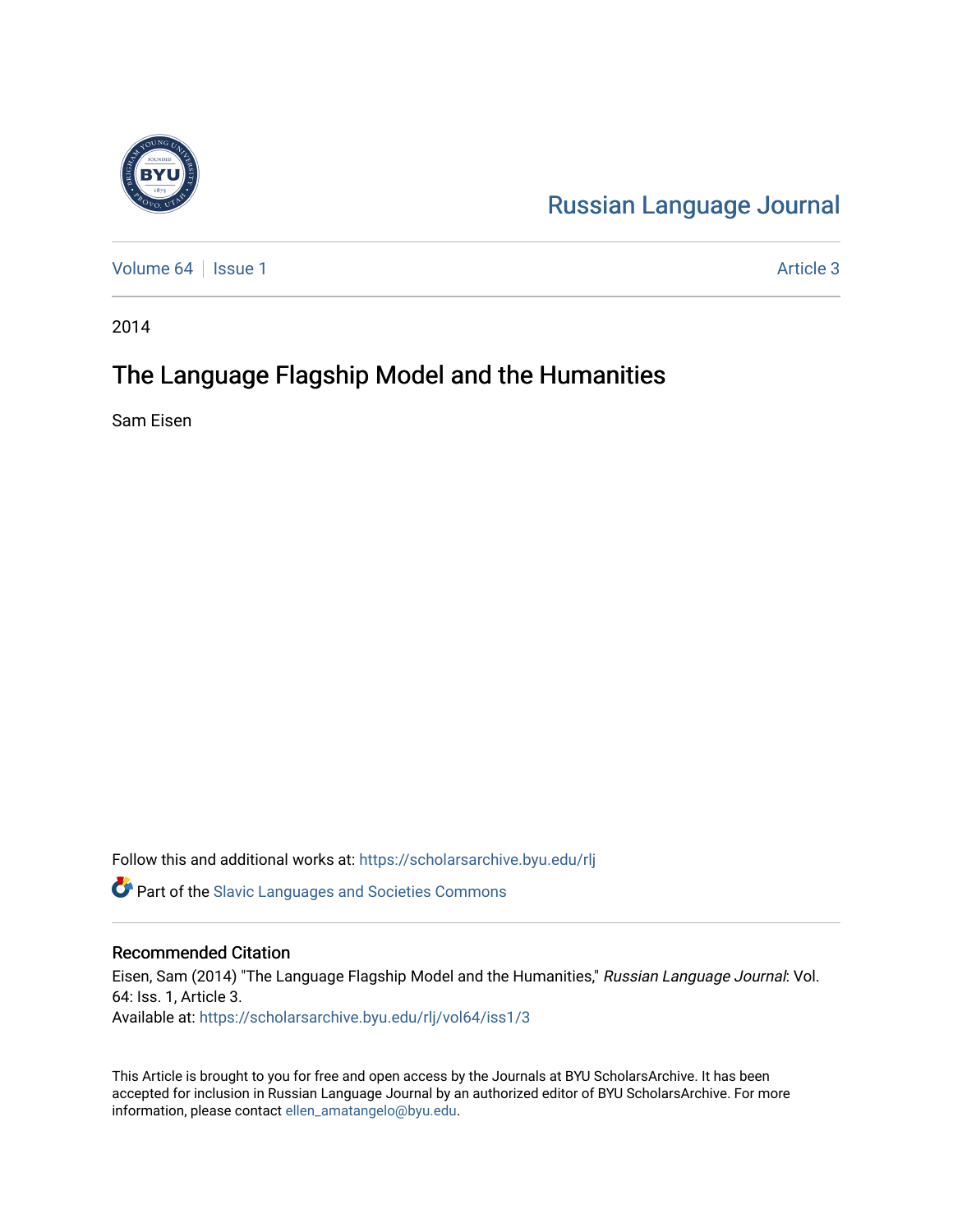## **The Language Flagship Model and the Humanities**

#### *Sam Eisen*

*Disclaimer: The views expressed in this article are solely the views of the author and do not necessarily reflect the views or policy of the Department of Defense.*

The Language Flagship program provides a model that strengthens and deepens cultural engagement within the humanities and creates bridges to collaboration across disciplines. Flagship addresses needs for national security and global competitiveness and integrates professional and life experience into the humanities and other fields for the students who engage in this course of study. The cross-disciplinary nature of the Flagship program and the level of personal, cultural and professional engagement required to complete the program are successfully changing the undergraduate study experience in ways that address significant issues in the ongoing discussion of a crisis in the humanities. The Language Flagship model stresses in all aspects: participation over marginality; experiential components of value to intellectual and academic growth; collaboration across disciplines and professional fields; a clear articulation of rationale and accountability to the public; and integration of professional level language proficiency and cultural understanding across disciplines.

The idea of real world and professional experience playing a key role in the fields of literature and history is not a new one. To take an example from Russian cultural history, in the late 1920's and early 1930's Viktor Shklovskii took on with some irony the role of advisor and mentor as a literary professional to the masses of young would-be writers many of whom lacked both literary and personal experience. In his pamphlet on "The Technique of the Writer's Craft" Shklovskii (1928) advised these young writers: "In order to write, one has to have a second profession, besides literature, because a professional person, having a profession, describes things in his own (unique) way, and this is interesting….Before becoming a professional writer, one needs to acquire different experience and knowledge and then be able to bring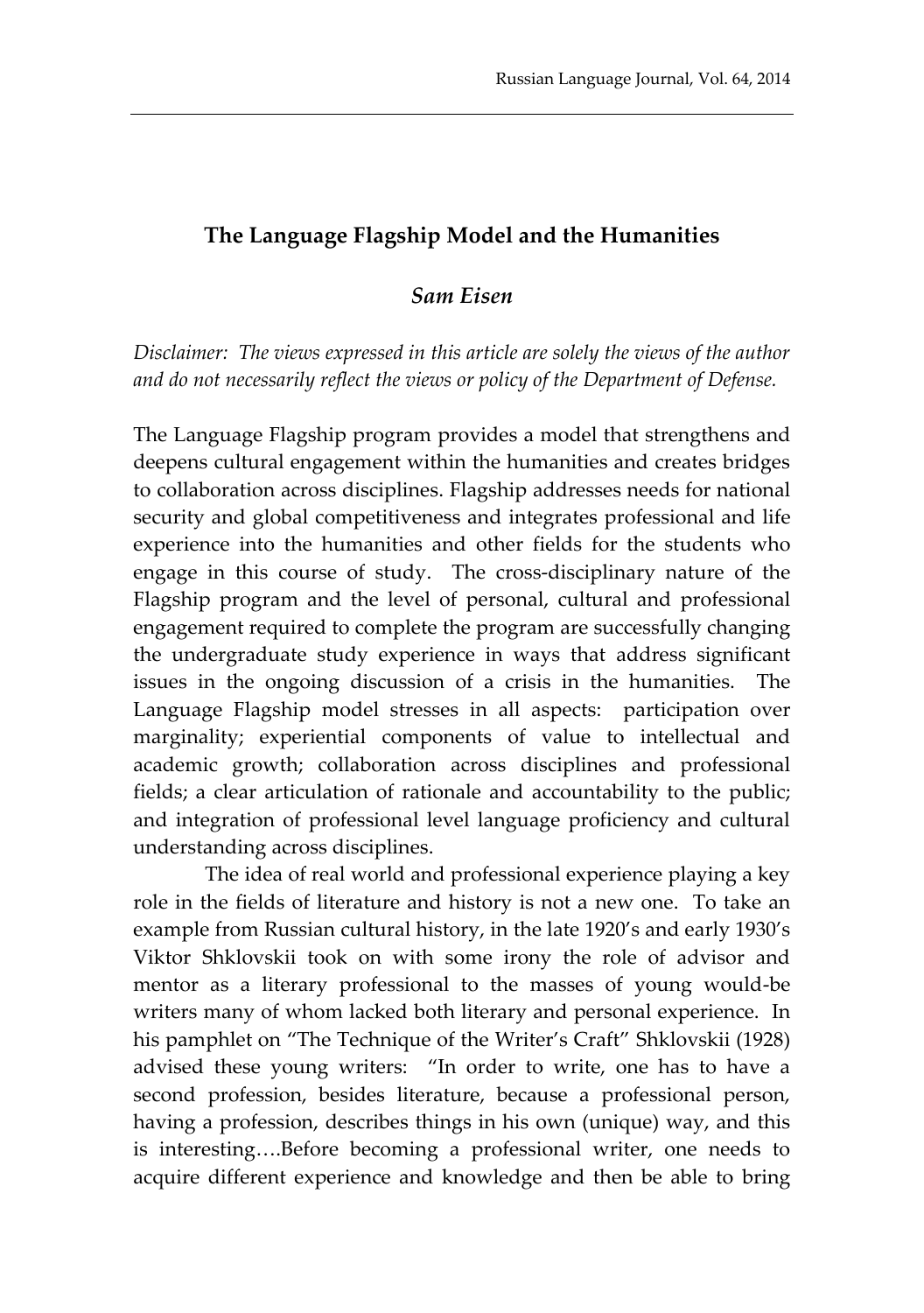that into the literary work" (p.3, p.5). However paradoxically, Shklovskii cites the career of Lev Tolstoy, arguing that Tolstoy's professional experience both as an artillery officer in the military and as a landowner engaged in agriculture underlay his ability to become a fully professional writer: this was the experience Tolstoy relied on as he undertook the drafts leading to *War and Peace*. (p. 4) Addressing an audience congregating in the housing for young writers in the Soviet Union, Shklovskii observes: "If Lev Tolstoy had gone to live in the Herzen House at age 18, then he would never have become Tolstoy, because he would have had nothing to write about" (p.4). Likewise, the literary sociology developed by Shklovskii's friend and colleague, Boris Eikhenbaum, foregrounded the professional and social experience of the author as an integral component of artistic creation (Erlich 1981). This view was deeply rooted in the sociology of knowledge as developed by Georg Simmel and Karl Mannheim (Eisen 1994). Mannheim's observation about the importance of life experience in the social sciences certainly applies to the field of history as well as other aspects of the humanities:

> In order to work in the social sciences one must participate in the social process, but this participation in collective-unconscious striving in no wise signifies that the persons participating in it falsify the facts or see them incorrectly. Indeed, on the contrary, participation in the living context of social life is a presupposition of the understanding of the inner nature of this living context (Mannheim 1985, p. 46).

Active participation in professional and social activity contributes to the strength and vitality of the humanities disciplines. The sociological perspectives above extend the concept of Humanities + in so far as they emphasize that participation in professional activities nurture and enrich the humanities (in addition to the humanities enriching the life and activity of the professional). The Chinese Language Flagship program at Brigham Young University is a model component of the Humanities+ idea, which is the focus of this special section of this issue of *Russian Language Journal*. As we consider the Humanities+ idea, we should examine not only what the humanities contribute to other disciplines and professional fields (see esp. Menand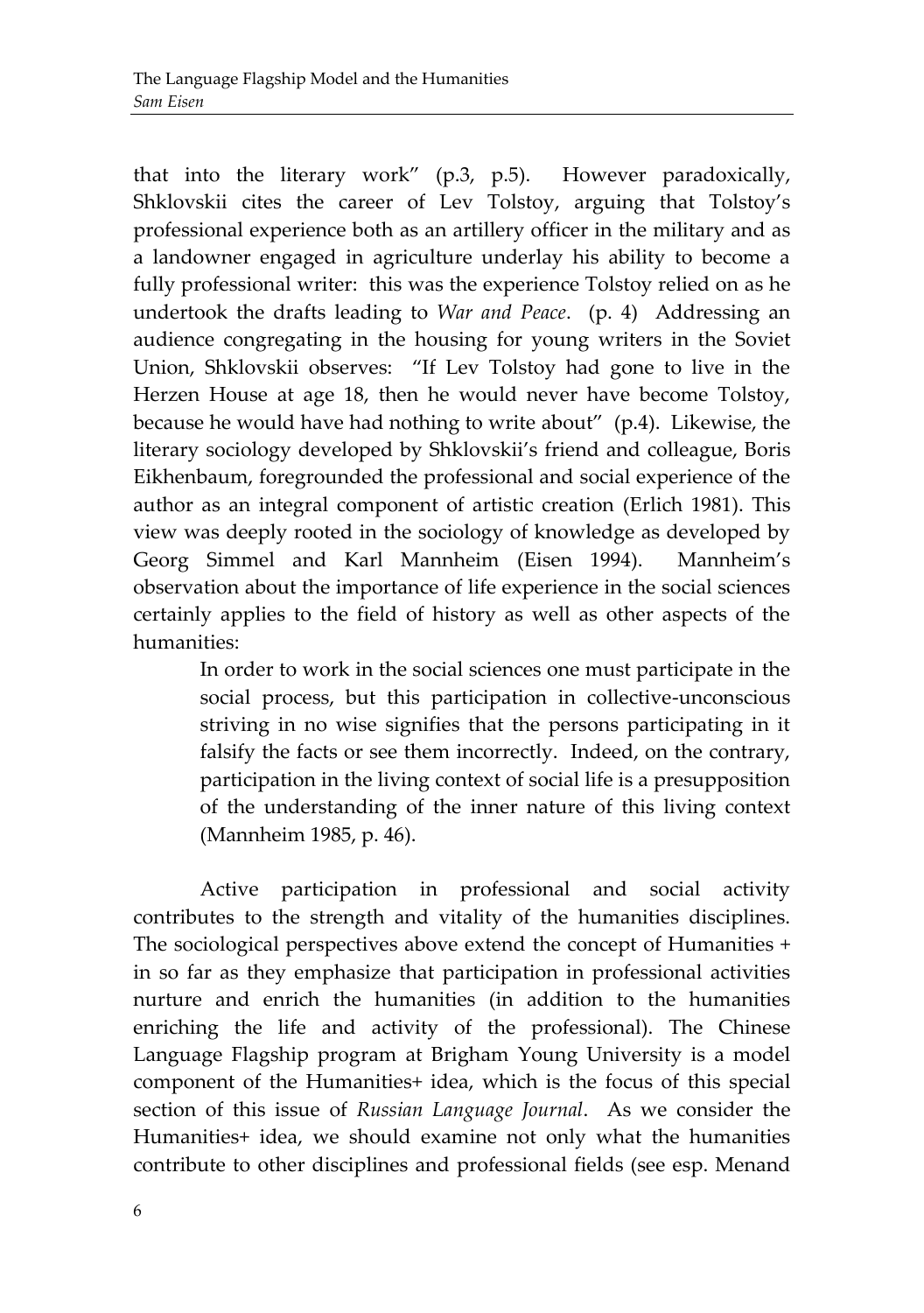2010, 91), but conversely, what professional training and life experience through internships and experiential learning contribute back into the study of the humanities. How do professional engagement and career focus contribute back to the study and practice of the humanities as a fully engaged set of disciplines?

Geoffrey Galt Harpham (2011) connects the origin of the term "the crisis in the humanities" in the post WWII era in U.S. higher education to the tendency on the part of those in the humanities to see professional education ("professional or vocational utility") as a threat to general education and the humanities (pp. 14-15). Helen Small (2013) also connects the "rhetoric of anti-instrumentalism" to a reaction to large-scale structural changes in the university in which "humanities departments have come to seem economically and institutionally irrelevant" (p. 63). Interestingly, Small notes that faculty may object primarily to externally-dictated terms of assessment of the value of the humanities, rather than to the idea of the humanities having social value (p. 62). The Language Flagship program introduces practices that incorporate assessment and professional focus in ways meant to strengthen the overall position of foreign languages, literature and cultural study in a broader context. The catalogued experience of participants in the Language Flagship over time may well provide a model for bridging this perceived chasm between the humanities and professional training.

The Language Flagship program under the National Security Education Program (NSEP) is unique in terms of uniting goals both internal and external to the humanities. The program aims to improve language, culture and regional studies education, as well as to serve a pressing national security need: the need to develop a generation of well-educated graduates with professional-level proficiency in strategic languages who will negotiate the global challenges facing the nation. The mission of the National Security Education Program explicitly includes goals both internal and external to the humanities sphere:

\*Improving Foreign Language Education

\*Creating a Pool of Global Professionals for National Security

\*Advocacy for Foreign Language Education.

The Language Flagship is forging a path that serves all three goals of the NSEP mission cited above through close partnership among higher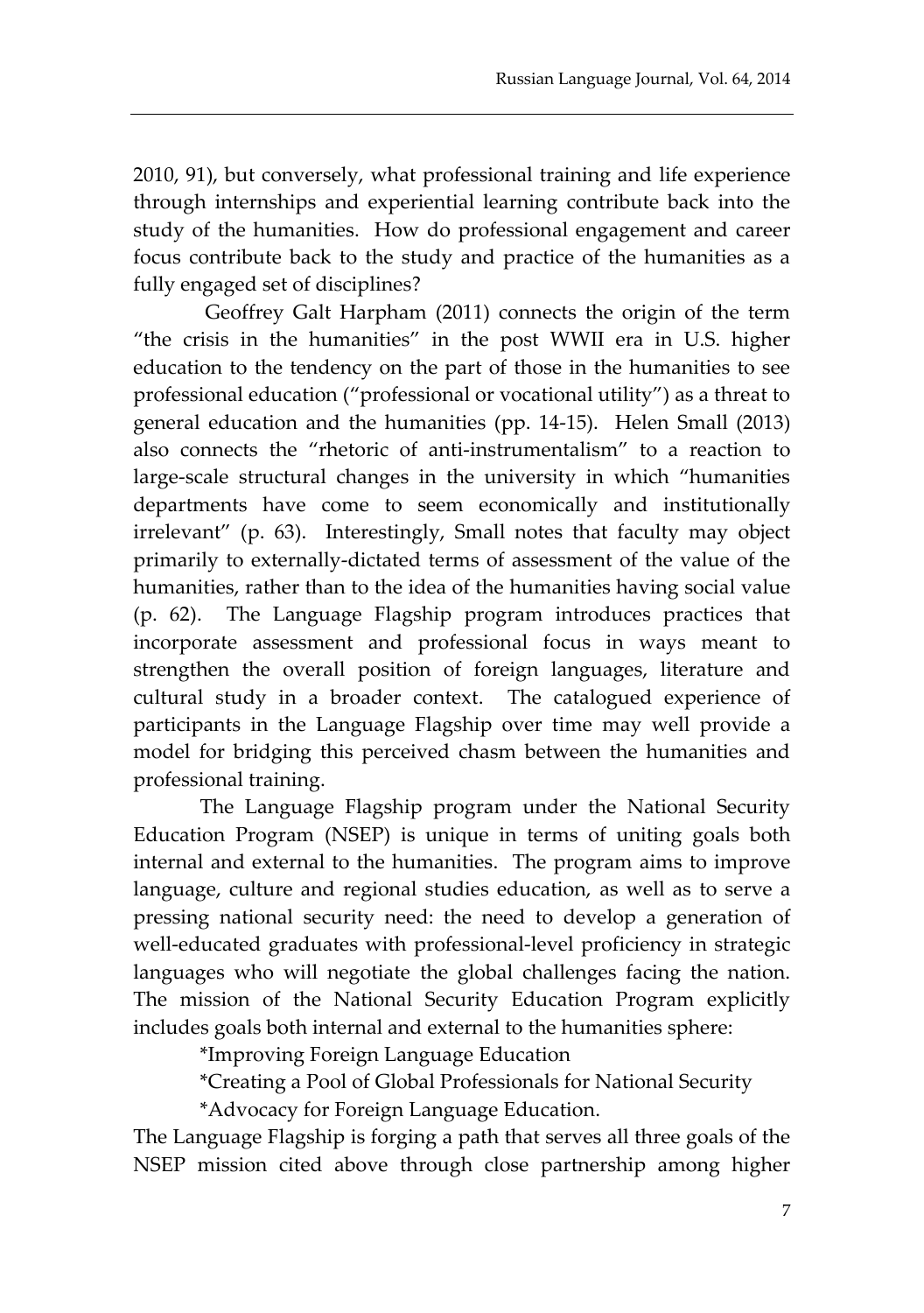education, government, and associations aligned with promoting these goals. This article will examine the value of the Language Flagship model for strengthening support for humanities study within higher education and from outside academe as well.

The idea of a "crisis" in the humanities, or relatedly in the liberal arts, goes back decades, and arguably centuries, and has engendered a massive amount of scholarship and discussion. Major scholars addressing the humanities crisis have noted the clichéd nature of the discussions of "decline" (Steiner 2012, p. 26) and the nature of the topic as a "common genre" (Perloff 2012, p. 43). In 1980 the Commission on Humanities outlined issues still discussed today: decline in enrollments and funding, and pressure from the public and the government (p. 60). These elements of the discussion have not greatly changed in the intervening decades. For example, in a May 2010 symposium, Ricardo Gil Soeiro and Sofia Tavares (2012) cited resurgent interest in the same topics of "budget cuts, waning student interest, and dwindling tenuretrack positions as evidence of a crisis in the liberal arts and Humanities" (p. 1). In 2013, Michael Berube, President of the Modern Language Association, moved to counter the rhetoric of decline by citing more positive recent enrollment numbers, noting further that constant inaccurate talk about enrollment declines itself feeds a crisis in legitimation. The 1980 Commission report further pointed out that students and faculty are missing out on the richness of connections of the humanities with other disciplines: "Faced with an uncertain economy and job market, a disorderly curriculum, and educators' diminished confidence in the purpose of a college education, many undergraduates choose majors narrowly aimed at obtaining a first job. They seem unaware that most subjects, disciplines, and careers intersect the humanities. Humanists themselves often neglect the connections between their disciplines and education in the natural and social sciences, engineering, business and other fields" (p. 61). The Commission also notes the lack of foreign language skills and cultural understanding as an educational deficit (p. 61).

The 2007 MLA report still represents the leading statement in the foreign language field on reform. The MLA report cites the need for foreign language programs in particular to reach out across the institution: "Replacing the two-tiered language-literature with a broader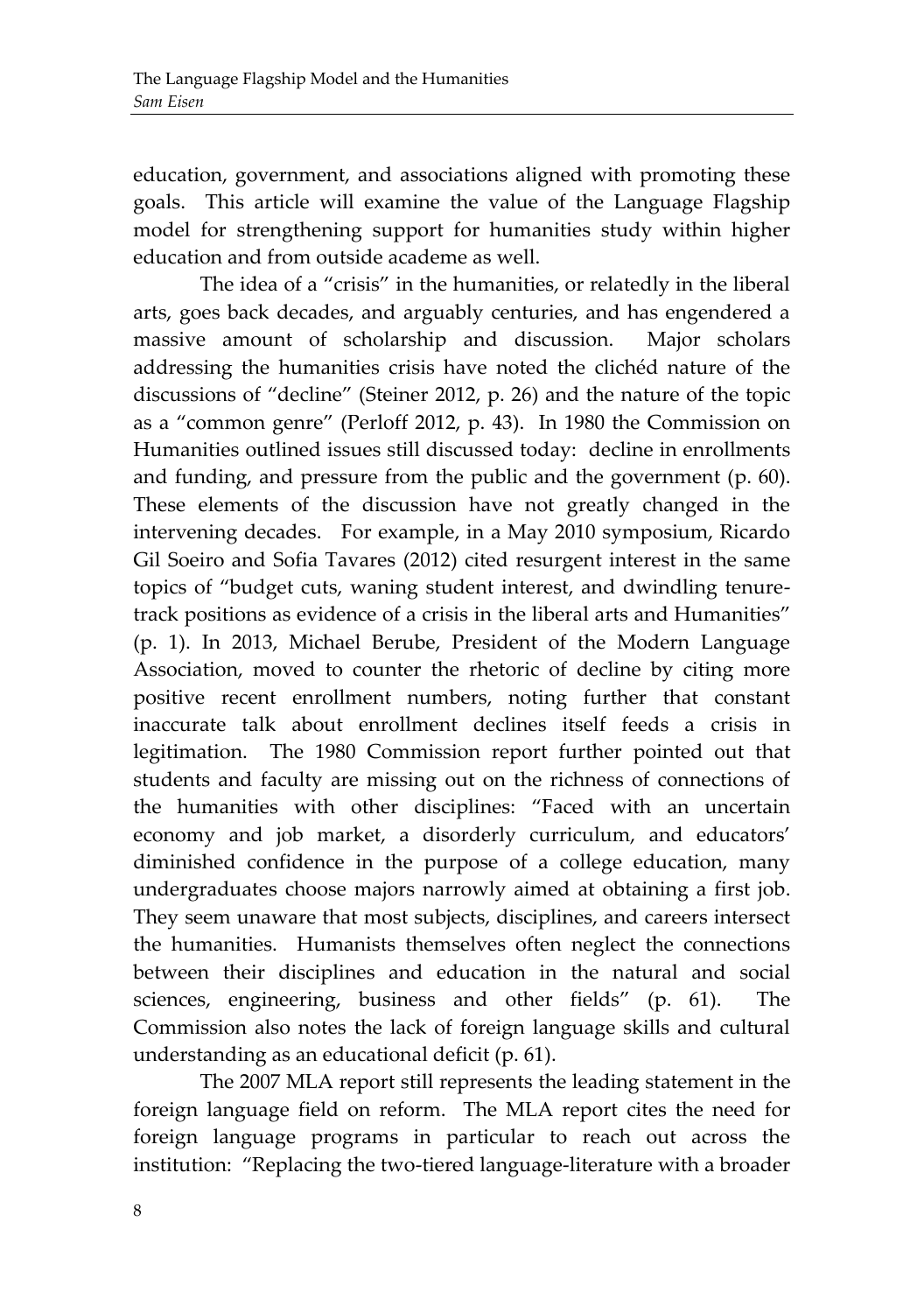and more coherent curriculum in which language, culture and literature are taught as a continuous whole, supported by alliances with other departments and expressed through interdisciplinary courses, will reinvigorate language departments as valuable academic units central to the humanities and to the missions of institutions of higher learning" (p. 4) However, the report is still highly focused on the language and literature major, and the interdisciplinary approach primarily relates to having language faculty expand their range of topics and material (pp. 4-5). As the interdisciplinary model relates to students from other majors, the report suggests that interdisciplinary courses may be taught in English with a "credit-bearing discussion module taught in the target language" (p. 5). Noting this feature of the MLA report, Carol Klee (2009) outlines further discussions in the field for strengthening the Languages Across the Curriculum (LAC) model by developing courses in the social sciences and sciences taught in the target language and developing a "collaborative, integrated curriculum" (pp. 618-619). Klee points out that the Language Flagship model developed interventions to support students developing their language skills while engaging in content study in the foreign language (previously the LAC model had not been registering language gains for participants due to limited time on task).

Some leading scholars attribute the crisis directly to the trends within the humanities relating to theory and interdisciplinarity. George Steiner (2012) examines what he terms the "radically spurious" (p. 31) misapplication of theory to the humanities through the approaches of deconstruction and postmodernism as part of the malaise leading to the decline in the authority of the humanities practitioners. (An example of the vehement polemics on this topic can be found in Ellis's 1997 *Literature Lost: Social Agendas and the Corruption of the Humanities*). More broadly, Steiner raises the questions of whether, in light of the atrocities of the twentieth century, the humanities have indeed fulfilled their humane promise (p. 36). Responding in part to Steiner's pessimism, Perloff (2012) argues that the primary need in reviving the discipline of literary studies is to move away from interdisciplinary approaches in which literary studies borrow from other disciplines and instead focus on poetics and the works of art: "Indeed, what is urgently needed in the "Humanities" today is more knowledge of actual art works and a great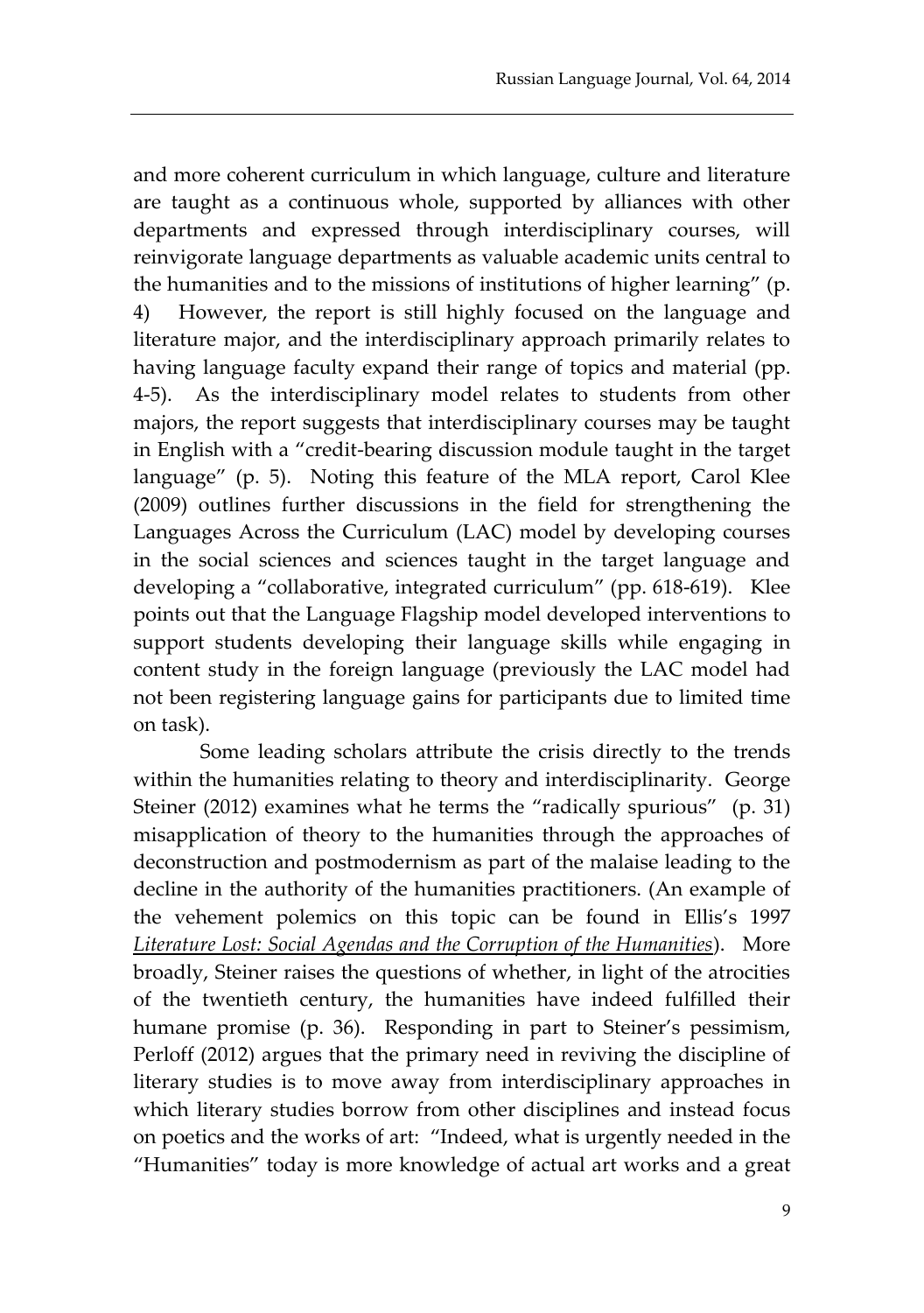emphasis on induction" (p. 57). Julie Thompson (2006) documents statements from a range of prominent scholars (Helen Vendler, Edward Said) who also expressed concern about the interdisciplinary trends dissolving their distinctive field (pp. 100-101). In her 2012 essay on "After the Humanities," Garber observes, "It's only since the Enlightenment that 'science' and 'the humanities' have evolved along different paths. One way of imagining the humanities 'after the humanities' is, as we will see, to repair this breach" (p. 186) Garber points to the Humanities Centers on campuses as "the places where one can do post-humanities work in the humanities. The places where disciplinary boundaries are *meant* to break down, where collaboration, cooperation and cross field investigations are *designed* to take place" (p. 195). Garber emphasizes the need to set up "standards for the evaluation of collaborative work" when the collaboration crosses disciplines, and to concentrate on the question of the "practice" of the disciplines (pp. 200- 201). The Language Flagship model creates a cross-disciplinary rather than interdisciplinary space that encourages collaboration and integration of humanities disciplines so as to inform social science and science endeavors. The ability to pursue a discipline or profession is enhanced by humanities study (a biologist who thoroughly understands an African language and culture is better prepared to confront health or environmental issues overseas in conjunction with skills acquired from a biology major or degree: the cultural factors cannot be separated from environmental and medical solutions).

The 2013 report on *The Teaching of the Arts and Humanities at Harvard College: Mapping the Future o*utlined a series of arguments that represent a threat to the humanities. The arguments cited are:

\* "The Economic Argument"

- \* "The Cultural and Social Arguments"
- \* "The Scientific Argument"
- \* "The Vocational Argument"; and
- \* "The Technological Argument"

To summarize, the arguments are that the humanities fail to prepare for economic and strategic need; do not serve a positive social function; unlike science do not go beyond mere interpretation; are not useful in job placement; and will become more irrelevant as technology advances (pp. 3-6). The authors continue to argue for the value of the humanities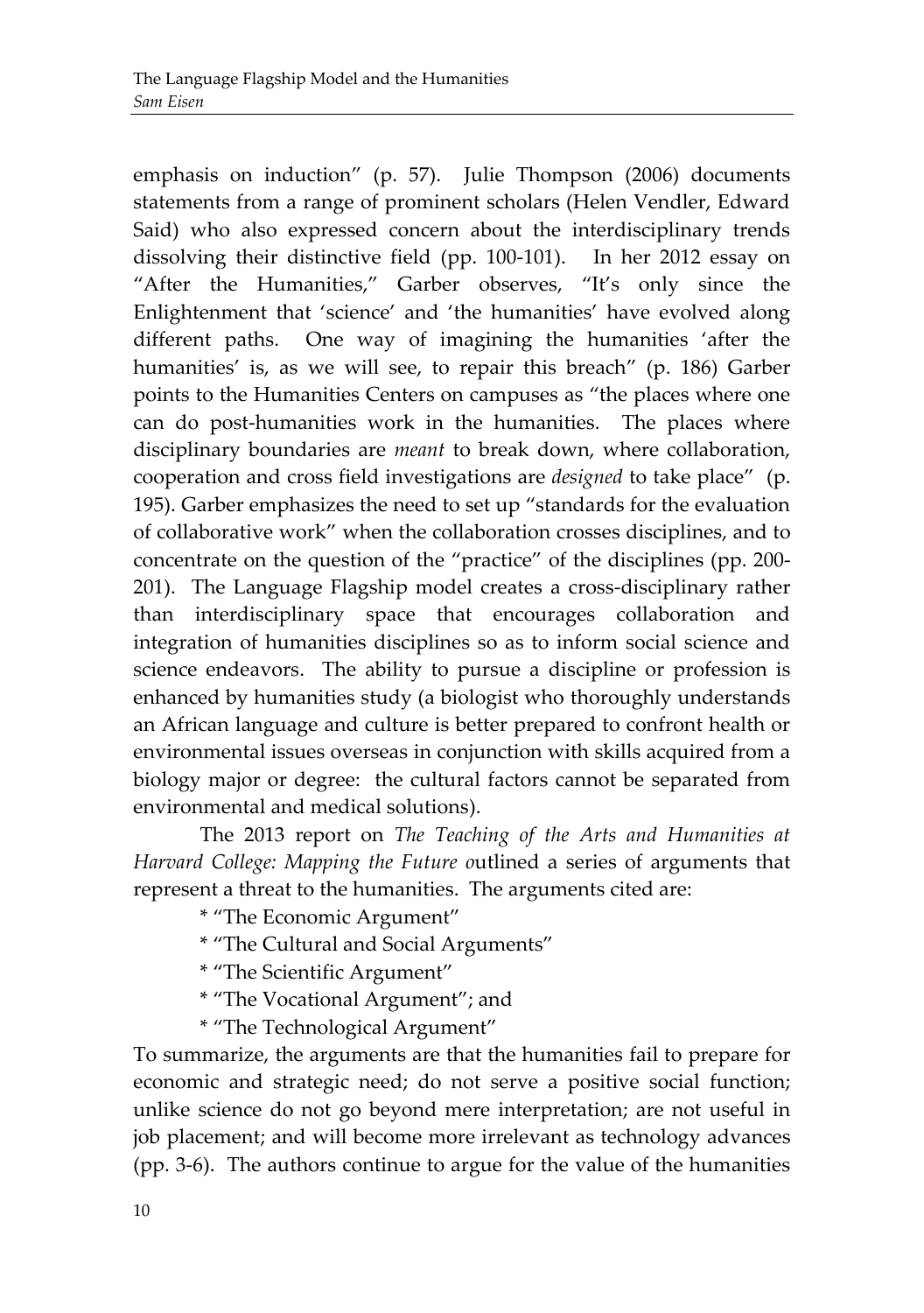in terms of the value of the humanities for democratic society: the distinctiveness of the humanities, and the intellectual training these disciplines provide (See also Small 2013, for a thorough and historically well-informed treatment of the strengths and weaknesses of each of these arguments). Reacting in the *Chronicle of Higher Education* to the overall negative tone of the report, Alexander Beecroft (2013) suggests a more "engaged discussion of why the humanities matter instead of finger-pointing over who's responsible for a largely imaginary decline in our numbers" (Beecroft, in tenth paragraph).

The Harvard report indeed suggests an inherent movement of the humanities toward marginality over time. The authors chart a path of the humanities originating from identity with the center in mediaeval times to an increasingly critical and marginal role within society up to the present time (See also Han Ulrich Gumbrecht's (2004) description of this moment as "a new configuration of self-reference in which men began to see themselves as eccentric to the world" p. 24). The Harvard report finally traces the position of the humanities to the current mode of "scholarly skepticism" or "hermeneutic suspicion" (p. 19). The report summarizes that "Those historical experiences tend to produce a Humanities teaching that stands back from the collective project to critique its premises. The task is to unmask the operations of power" (p.19). The crisis of the humanities stems in part from the inherent marginality of criticism and interpretation that constitutes the field. The tendency towards marginality is problematic as the field faces demands and questions from parents, communities, legislatures, and businesses that are defining educational goals not specifically connected to criticism and interpretation. In *Production of Presence,* Gumbrecht (2004) looks for a way beyond essentially what the Harvard study had termed a stance of "hermeneutic suspicion" (p. 19):

 Today we may add that it was most probably the trauma inflicted by this—hermeneutically induced—'loss of world' that explains why the only value (at least the highest value) that many humanists can find in the phenomena they are dealing with is the motivation to enter yet another intellectual loop of 'self-reflexivity,' and this is also probably the reason why adopting anything but a 'critical' attitude toward the things of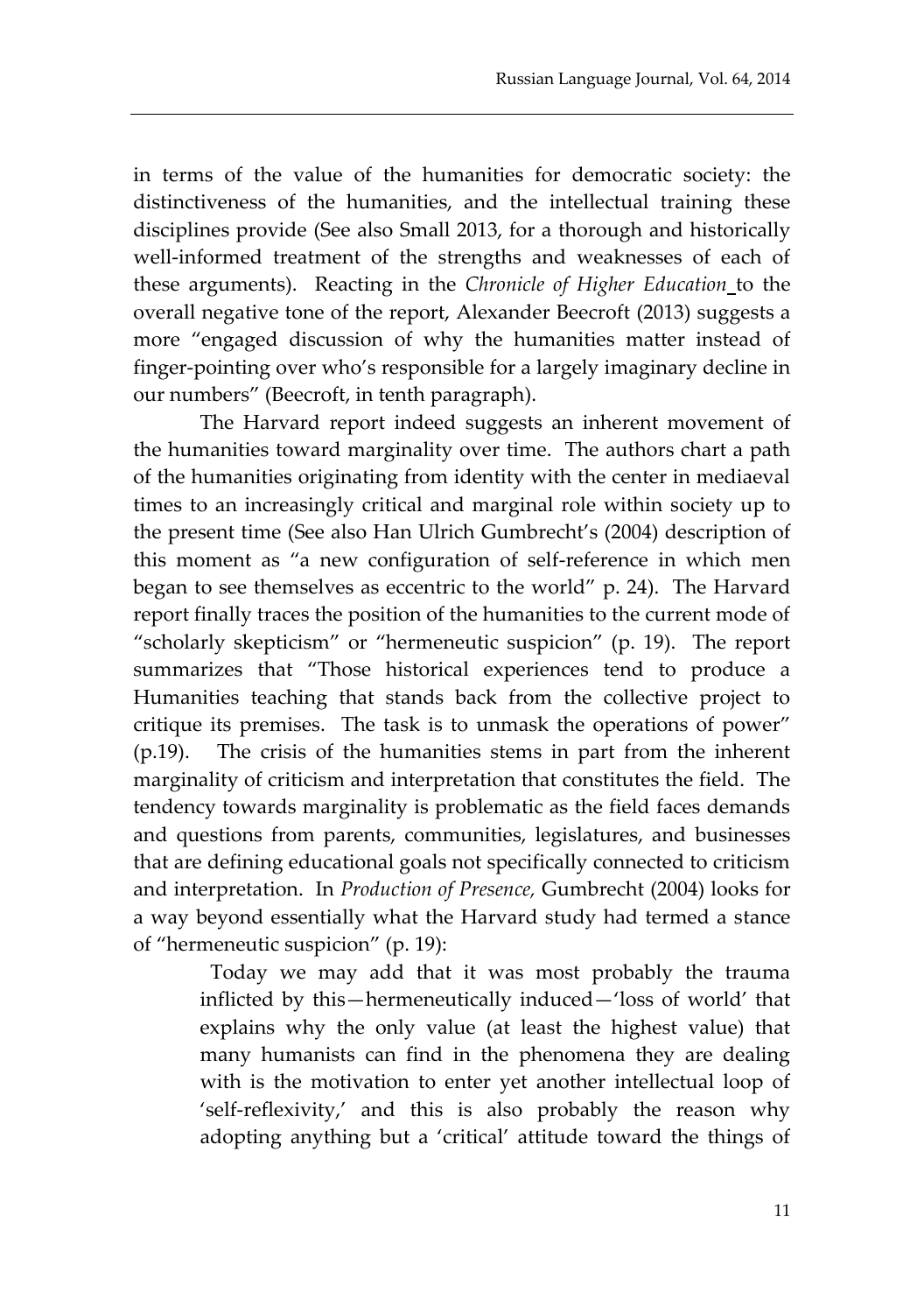the worlds in which we are living seems to be something like an original sin, at least in the eyes of the average humanist" (p. 92)

Gumbrecht goes on to look at ways of incorporating moments of epiphany and "presentification" as a way beyond the current core hermeneutic practice of the humanities. Gumbrecht discusses confronting students with intellectual complexity and "to make them feel specific *moments of intensity*" (p. 97). He primarily looks to aesthetic experience as the locus of this intensity (p.99), but Gumbrecht also leaves the door open to suggest that presentification may be found in lived experience as well as aesthetic experience.Addressing the malaise in the humanities to the American Council of Learned Societies, Robert Weisbuch (2006, 27) concluded, "The world never refused the humanities. The humanities have shown a tendency to refuse the world. Reconsidering that choice should be the chief business of this generation."

The Harvard report characterizes the arguments that contemporary U.S. education should be oriented towards increasing global competitiveness and national security needs as an argument hostile to the value of the humanities in the current world. Yet increasingly there is recognition from within the national security community, drawing on recent experience in Afghanistan and the Middle East, that language, culture, and regional expertise are crucial underpinnings to success in pursuing U.S. interests abroad, with all the historical and cultural background that that entails. While it is true that the stance of "hermeneutic suspicion" is not a value easily embraced within the concern for global competitiveness and national security, the knowledge, perspectives and ability to question assumptions afforded by humanities education are actively sought after in the national security community. The authors of the Harvard report see the disillusionment of the Vietnam experience as still the defining cultural experience for the Humanities today. As Menand (2010) observed, the "war in Vietnam exposed almost every weakness in the system" (p. 77) of the structure of humanities education. However, the authors of the Harvard report seem to dismiss the relevance of the break-up of the former Soviet Union or the events of 9/11 as defining moments for cultural study. The key historical moment for the National Security Education Program was the dissolution of the Eastern Bloc and fall of the Soviet Union. As it became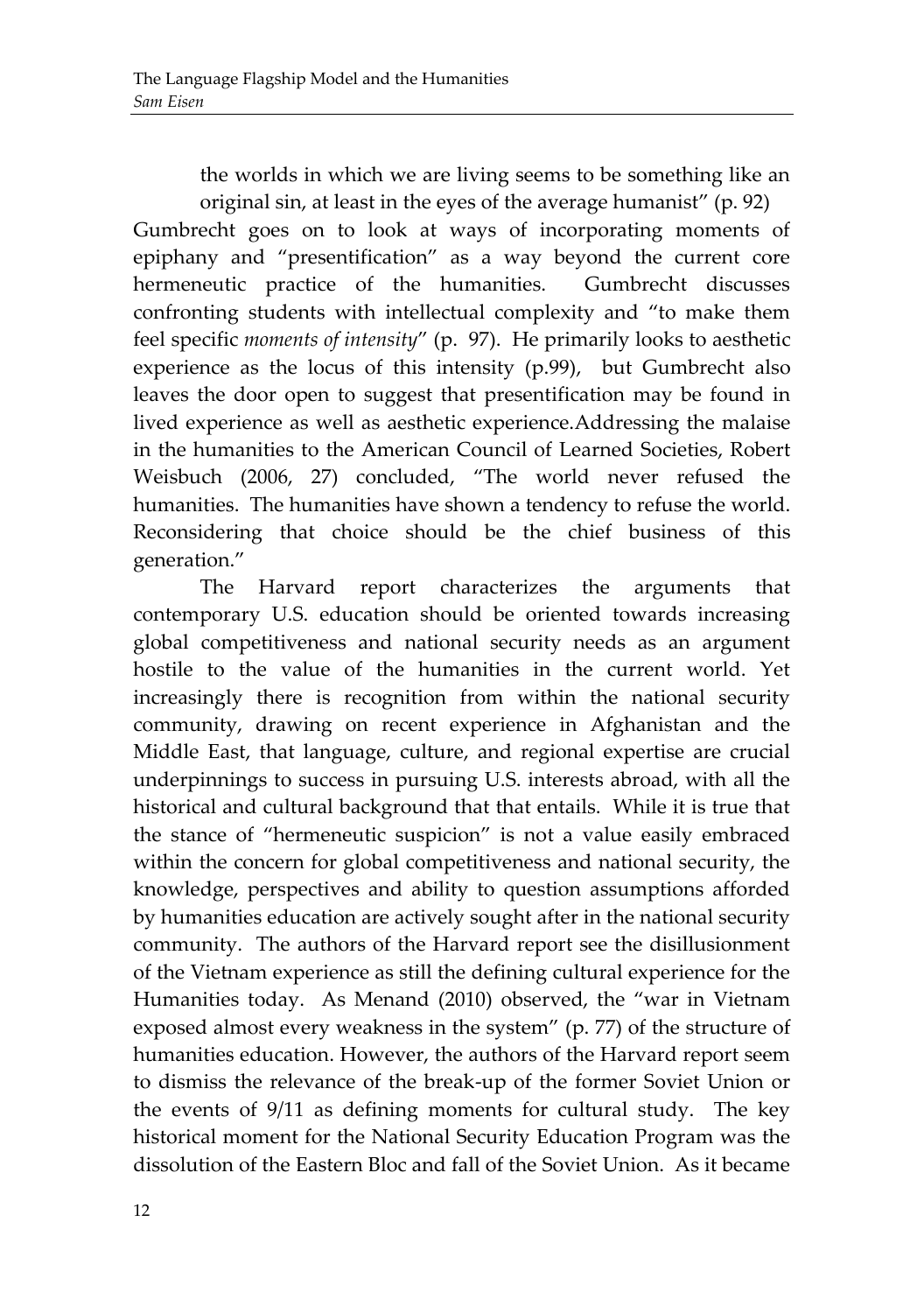clear that it was necessary to negotiate a world that was no longer clearly in a bipolar alignment, the David L. Boren National Security Education Act of 1991 posited that U.S. citizens would need greater knowledge of all the regions, countries and languages that had been traditionally less studied. (Sec. 801 [50 U.S.C. 1901] b (3) and (4)) The humanities (language, literature and culture, history) are an integral but not exclusive piece of this mission to provide broader global education to students across all majors and disciplines. The events of 9/11 and subsequent engagements in Afghanistan and Iraq increased recognition of the need for greater understanding of culture and greater professional language skills across government and the private sector. Harpham (2011) concludes his study of the humanities in American higher education with a postscript citing an Air Force Major General and Vietnam POW describing that the humanities courses he took at the Air Force Academy "cultivated the seeds of hope and put [one] in touch with the centuries-long development of an intellectual tradition that contains essential, life-giving wisdom—a body of knowledge that provided a reason to persevere and survive the hell of captivity and torture" (p. 202-203).

# **The Language Flagship Model**

The Language Flagship offers an opportunity for students from all majors and disciplines to work toward professional language proficiency (ILR 3 or ACTFL Superior) in one of ten strategic languages sponsored by the program (Arabic, Chinese, Hindi Urdu, Korean, Persian, Portuguese, Russian, Turkish, Swahili). There are 27 domestic flagship programs at 22 U.S. campuses with 10 capstone overseas study locations. Approximately 2000 students take courses within Flagship, and over 900 are registered as Language Flagship students intending to pursue the full course of domestic and overseas study. On their home campus undergraduate students pursue courses in their chosen major, participate in intensive foreign language instruction and co-curricular activities, and develop the ability to interact in their areas of academic and professional interest in the target language. This model includes higher-level content learning in the target language through special course offerings, special sections in the target language that supplement regular course offerings in various disciplines, and tutoring by native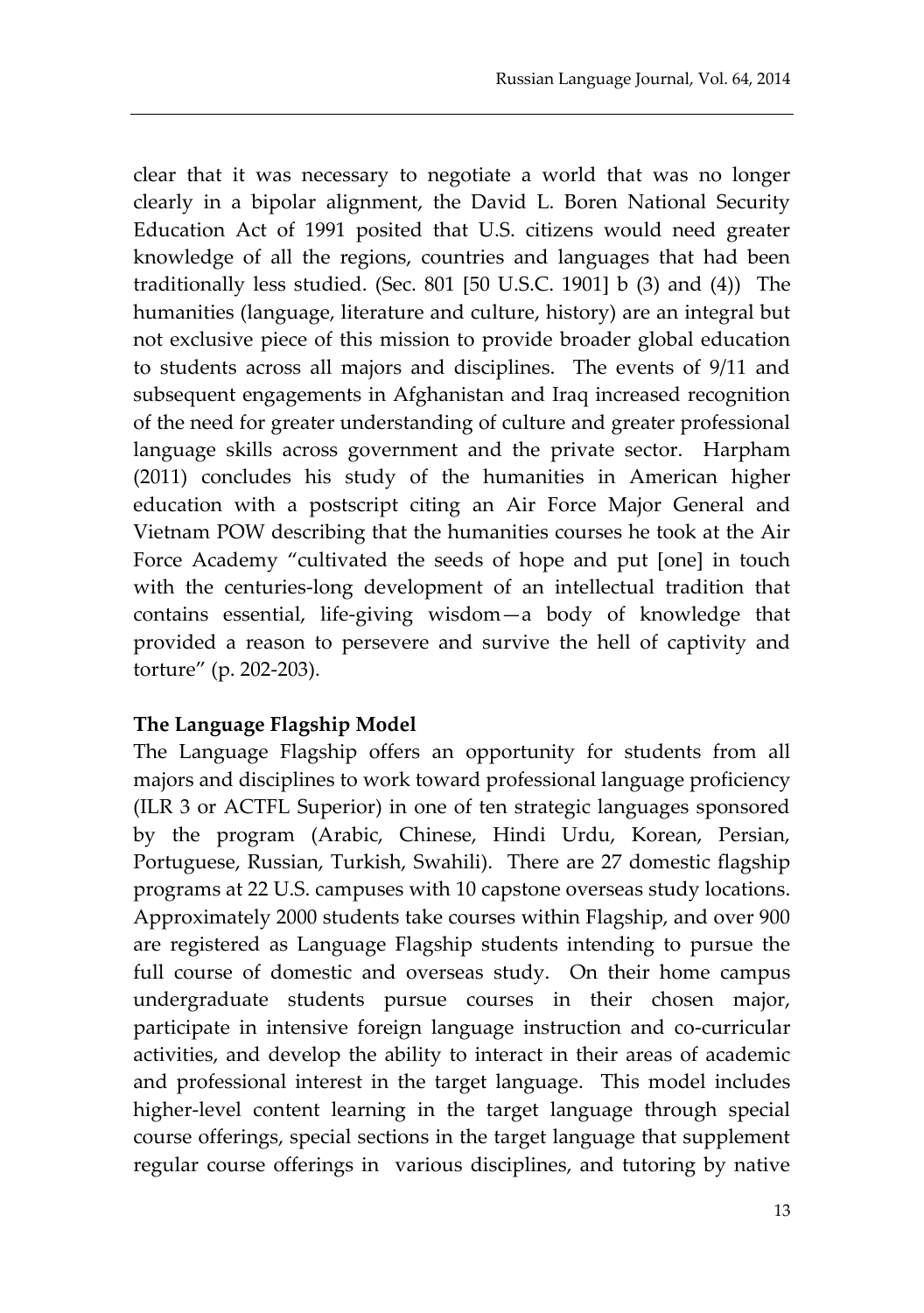speakers specializing in the student's domain. Most students take advanced-level media and culture courses in preparation for their overseas Capstone experience.

The Flagship model provides one set of answers to the questions posed by Heidi Byrnes (2009) on the role of foreign language departments in internationalizing curricula on campus (p. 607). In addition, Stephen Straight (2009) has called for foreign language departments, other departments and institutions to expand "meaningful use of multiple languages in every nook and cranny of undergraduate and graduate curricula throughout their respective institutions, large and small" (p. 625). As Alan Goodman (2009) notes, in the Flagship model "language teachers can play a greater role in internationalizing the curriculum and the campus, preparing graduates to succeed as professionals operating in the language in which they have achieved proficiency" (p. 611).

Madeline Spring (2012) describes in detail how the Chinese Flagship program has integrated a Languages for Specific Purposes (LSP) approach in an articulated manner across domestic and overseas programs in coordination with defined student proficiency goals. In discussing the importance of the LSP courses in reaching proficiency goals, Spring writes: "Superior Level language proficiency implies both linguistic goals and sociocultural competence and knowledge-based cultural understanding. […] To succeed in high-level intellectual communication, written or oral, within the various Chinese worlds and professions, students need to be familiar with China's vast historical, philosophical, and literary traditions (p. 146). Spring outlines the various curricular pathways to proficiency, emphasizing the different types of LSP courses that may be included. While theme-based language courses are common in many language programs, sheltered courses provide "accommodations for second language learners both in materials and instruction" (p. 148) in order to enable learners to take content courses in an academic discipline of interest fully taught in the target language. Spring then explains that adjunct courses may be taught concurrently with Foreign Language Medium Instruction (FLMI) courses (content courses fully taught in the target language) in order to assist students in developing strategies to fully assimilate material in the target language (p. 148). Thus, in Spring's example, an adjunct course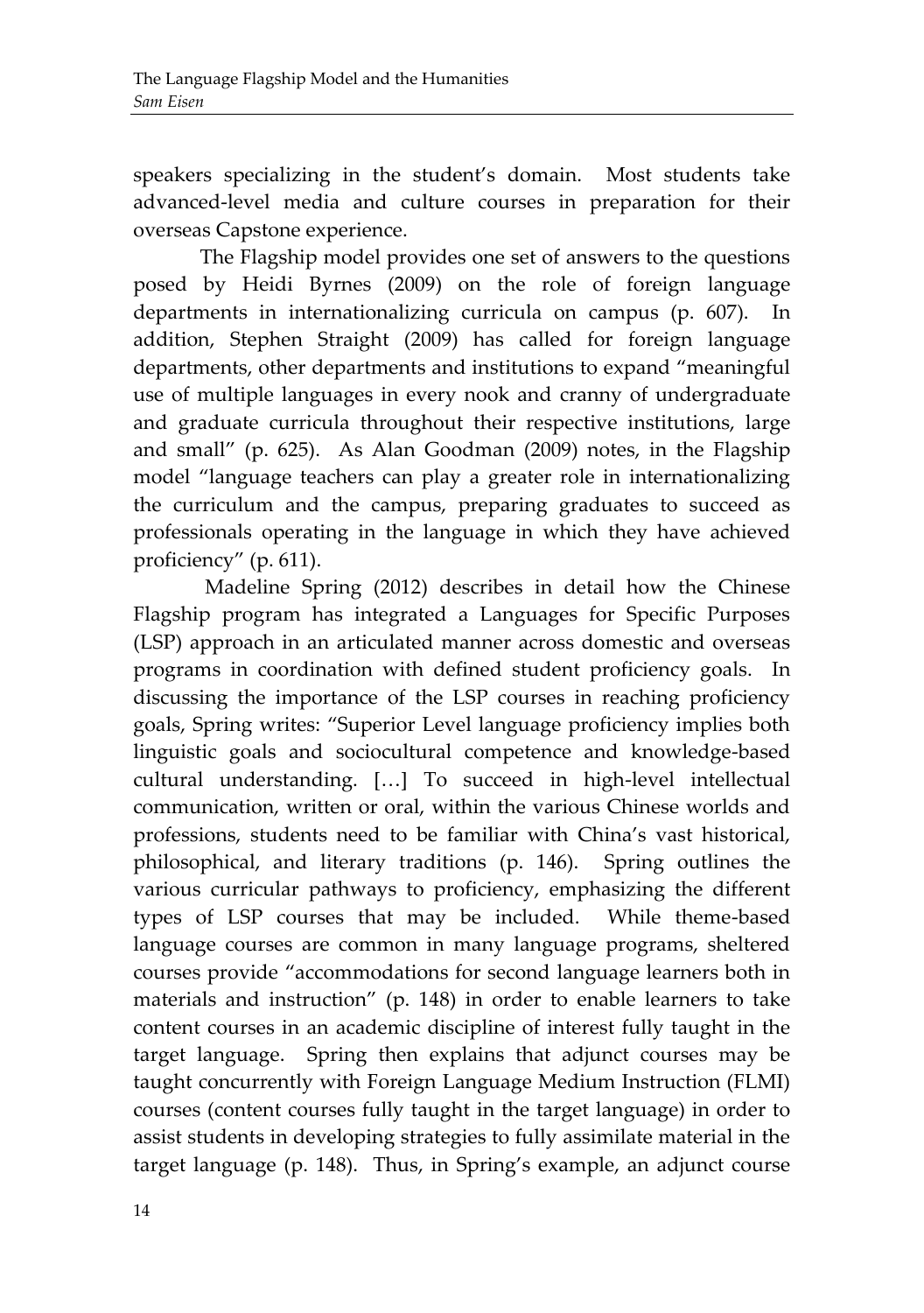on "Chinese for Academic and Professional Purposes" may accompany courses in other disciplines taught in Chinese on the ASU campus such as "Understanding China's Economic Reform" or "History of Chinese Medicine." After completing such coursework on the domestic campus students are fully prepared to take courses in a variety of subjects at programs at Nanjing University or Tianjin Normal University during the Flagship capstone year.

The Language Flagship sets specific language proficiency targets for selection to the overseas Capstone experience, which includes at least an academic year of overseas immersion. Students must demonstrate ACTFL Advanced or ILR 2 level oral proficiency in their target language, and ACTFL Advanced or ILR 2 level proficiency in Reading or Listening on the required online assessment instruments (See ACTFL Proficiency Guidelines and ILR Skill Level Descriptions). No skill level may be rated lower than ILR 1+ or Intermediate-high. Writing skill is also evaluated. In the Arabic Flagship an ILR scored writing test is employed to verify proficiency at least at the 1+ level. In the other Flagship languages candidates provide writing samples which are reviewed by the selection committee to ensure capacity to function well in overseas courses. If students reach these levels and have sufficient preparation in their major and content areas, they can qualify for the Overseas Capstone program, which consists of intensive language instruction and immersion, direct enrollment in courses in disciplines related to the students' major or professional interests, and a professional internship conducted in the target language, in most cases with a local organization as circumstances in country permit. Examples of recent internships include experiences with the St. Petersburg Chamber of Commerce in Russia, Drug Free Zanzibar in Tanzania, the Shanghai Institute of Neuroscience in China, PriceWaterhouse Coopers in Brazil, and work with a local filmmaker in Egypt. On a recent site visit to the Arabic Flagship program in Meknes, Morocco we visited internship sites and discussed internships with the Flagship students. We observed a biology major conducting blood tests at a Moroccan clinic, and discussed internship experiences with a group of students working with the Culture Ministry to prepare for a major exhibition. Most interesting, however, was an internship at a traditional crafts training center (supported in part by the Millennium Challenge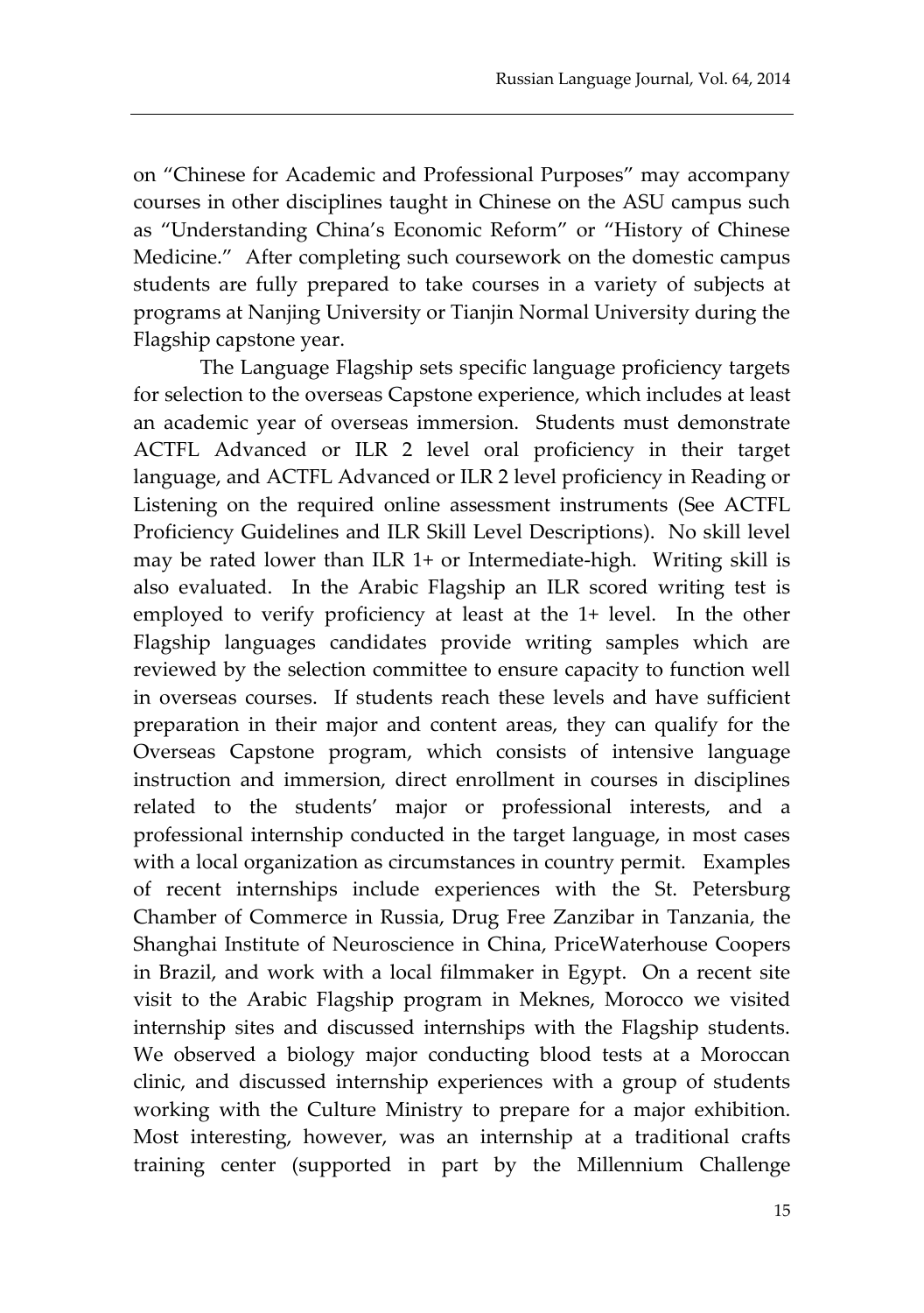Account) that was training young Moroccans to preserve the intricate traditional crafts that distinguish the local culture. This Flagship student was learning traditional woodcarving alongside Moroccan apprentices from the local craft masters. This internship experience offered a unique opportunity to engage in cultural production and preservation while developing relationships with local artisans. While the traditional professional office internships proved valuable to the students, this internship in particular was distinguished as a method for full cultural engagement and immersion.

At the end of the Capstone students undergo further language proficiency testing, and those who complete all program elements and attain ILR 3 language proficiency receive certification as a Language Flagship Global Professional. Those students who also received Boren Scholarships (Boren Flagship Scholars) are able to document their skills on official government tests from the Foreign Service Institute and the Defense Language Proficiency Test to assist them in their search for a federal position to fulfill their service commitment through the Boren Awards.

As the undergraduate Flagship model matures, numbers of certified students are increasing and overall results are improving. In the 2012-2013 Capstone year 68% of students reached the ILR 3 program goal in oral proficiency, with 93% of students reaching 2+ or above. The core Language Flagship elements of assessment, documented results, and focus on career preparation should be attractive to any Dean of Humanities facing pressure from parents, administrators, and trustees or state education officials to justify programs. Documenting results tied to professional goals provides a powerful antidote to what Menand (2010) calls a "rationale crisis"' or an "institutional legitimacy crisis" in which humanists were unable to make their case to university administration or the public (pp. 61-62). On the question of enrollment, even with the emphasis that students engage in a major outside of the traditional language and literature track, it is clear that the Language Flagship model provides benefits for humanities departments. The insistence that Flagship students attain Advanced and Superior proficiency creates a structure whereby students from a variety of disciplines pursue double majors in languages or area studies in addition to major related to their professional interests. The latest statistics show that out of 964 currently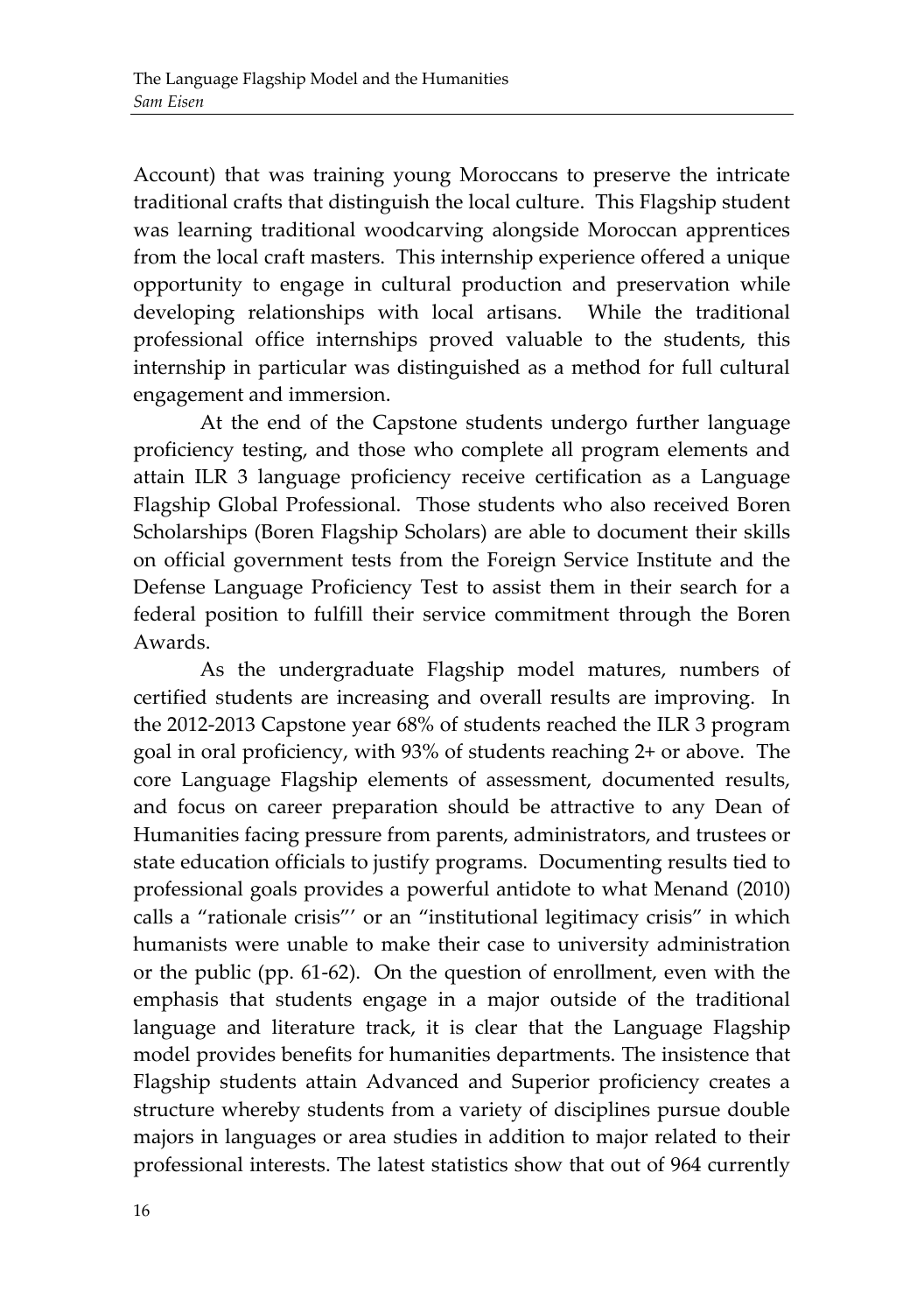registered Flagship students, 45% are pursuing a humanities major. More significantly, 74% of those Flagship humanities majors are pursuing a double major, with 57% pursuing a second major outside of the humanities fields. Those students include 128 combining humanities and social science majors, 47 combining humanities and STEM majors, and 38 combining humanities and business and professional majors. (See Eisen, McDermott, and 2014 for summary percentages of primary majors and double majors). Tying language study to the specific professional interests of students, and demonstrating that U.S. undergraduates can attain professional proficiency levels in their chosen language, will underscore the value of advanced language and culture study across campus. The challenge for the Language Flagship model is, over time, to demonstrate and document the results of the program—academic and professional—and to disseminate the model more broadly, garnering the support of administrators and education officials as well as faculty and students. The intended program result is to develop the broad capacity of U.S. higher education to produce a pool of graduates with professional language skills across a variety of disciplines who will contribute greatly to national security and global competitiveness. The aim of the Language Flagship is to promote partnerships among higher education, government, and business in support of improved foreign language, regional studies, and culture education.

# **Flagship and the Humanities**

The emphasis on professional-level language study is breaking new ground in U.S. higher education in terms of the greater cultural, regional and historical knowledge needed in to function at these higher levels in a living environment. Reaching professional proficiency and striving towards near-native ability in the foreign language requires assimilating the elements of culture, cultural and historical references, and the ability to understand highly nuanced discourse in a variety of settings and contexts. Reaching these levels requires rigorous training and education in fields beyond grammar and vocabulary in order to be able to interact in a foreign context as an academic or professional colleague. The ILR descriptors at ILR 3 and above describe precisely the types of skills that humanities departments emphasize as their end result in an English language classroom environment. The ILR 3 speaking definition states: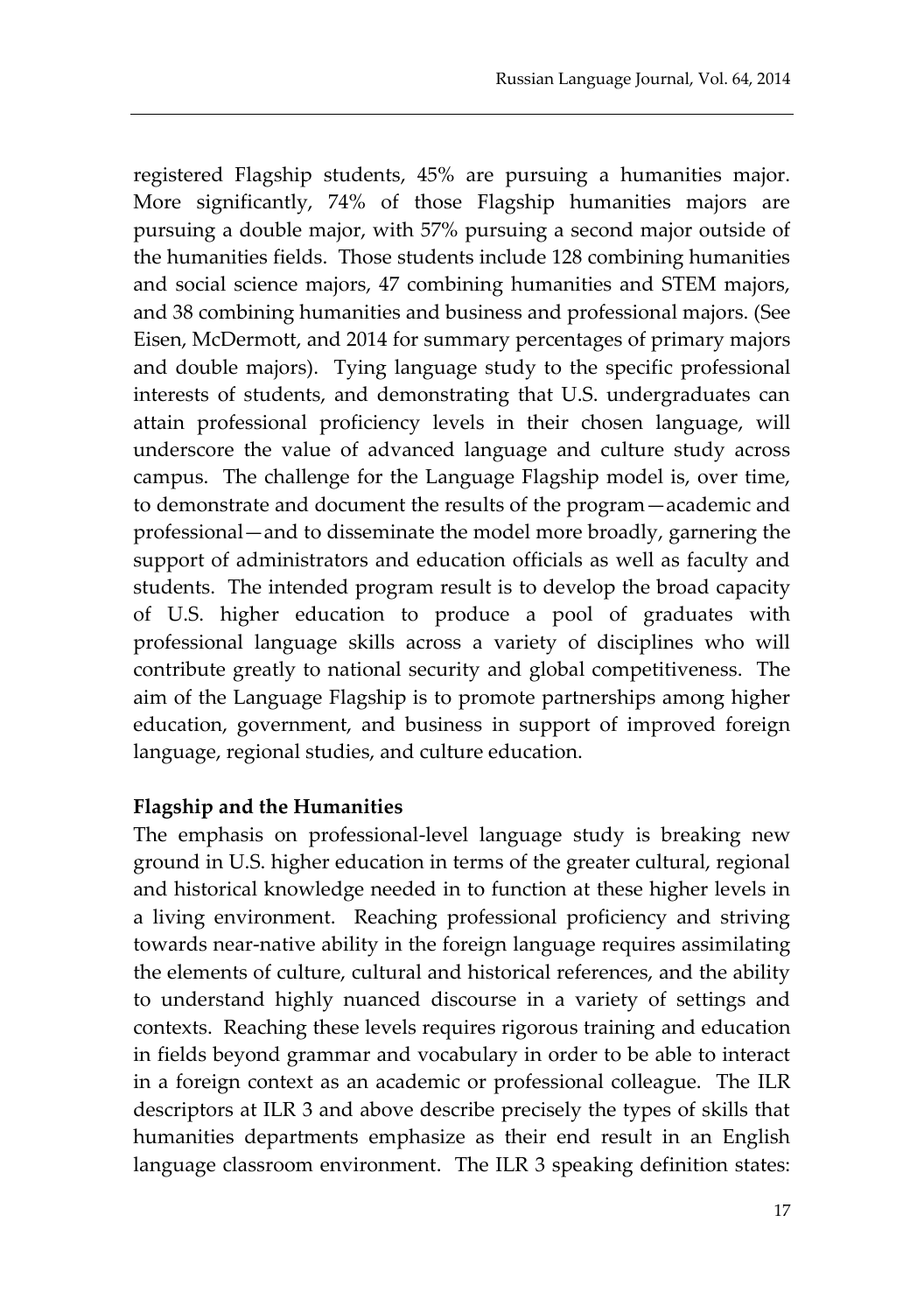"Can use the language as part of normal professional duties such as answering objections, clarifying points, justifying decisions, understanding the essence of challenges, stating and defending policy, conducting meetings, delivering briefings, or other extended and elaborate informative monologues." The ILR 3 reading criteria for media and material in one's professional area include "Misreading rare. Almost always able to interpret material correctly, relate ideas and 'read between the lines,' (that is, understand the writers' implicit intents in texts of the above types)." (ILR Reading Skill Level Descriptions) As students progress above these levels (and some Flagship students are registering 3+ and 4 abilities at the end of the overseas capstone year), speaking, reading and listening become more nuanced, with more ability to understand cultural nuance and correctly interpret all but the most specialized technical vocabulary or slang. At these proficiency levels, language study is inherently tied into the skills needed for higherlevel critical, rhetorical, cultural and professional performance.

One practice being developed and integrated into the Language Flagship overseas programs is the use of the Language Utilization report, or LURs. In the LUR the students record the amount of time they spend on various activities in their immersive language environment (homework, reading for pleasure, watching TV, conversation with friends, conversation in host family, etc.). In addition to providing valuable information about the types of overseas immersion activities that promote higher-level language gain, the qualitative comments of the students about their experiences provide a reflection on the real-life experience of interacting in classes, internships, and social life while developing these higher-level proficiencies. Sample quotes from the students record moments when they are able to understand local humor or tell jokes successfully and appropriately in the culture, conduct an impromptu exchange on a cultural topic of interest, or behave correctly in the host family environment in order to negotiate the subtleties of different cultural norms in family life and relationships. These comments form a record of learner's experience, including at times epiphanies of heightened cultural awareness and presence within a new cultural environment. In a presentation at the February 2012 Interagency Language Roundtable, Dan Davidson highlighted excerpts from students beginning to interact freely in chance encounters with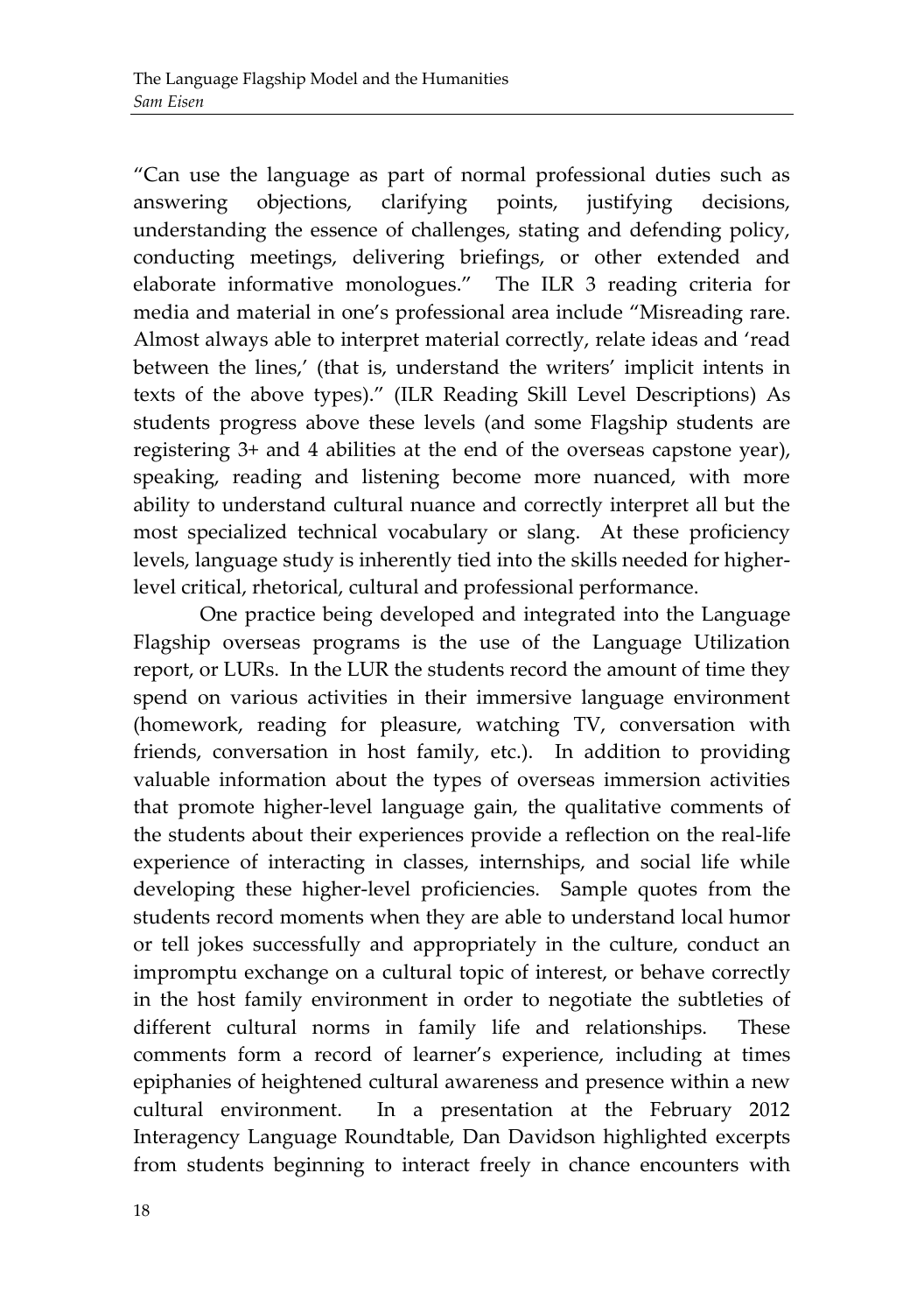people ranging from cab drivers to leading cultural figures. One excerpt cited the experience of a young woman reflecting on her ability to integrate her English language U.S. persona into her Arabic language persona in relations with her host sister. Davidson cites this as an important aspect of higher level language proficiency acquisition, and we can also understand this moment as an important experience for the student in gaining presence within the host culture.

Dan Davidson's initial research on the LUR material from the Russian Flagship program at St. Petersburg State University reveals a significant result at the highest end of the Flagship program. Heritage Russian language speakers in the Flagship program given the opportunity to improve their language structure and cultural awareness have achieved some of the highest language proficiency results in the program, with scores of ILR 3+ or ILR 4, or Distinguished on the ACTFL scale. Davidson's examination of the LUR reflections from this population reveals that Heritage learners identify the internship component of the overseas capstone year as one of the most significant opportunities for improvement. "For example, heritage students consistently identified the field trip and internships components as particularly helpful among the co-curricular components. Internships, in fact, were uniformly rated as of 'great' value for improving their understanding of Russian culture…." (Davidson 2012, 73). The finding that the professional internship component is of the greatest value to those most able to bridge cultures and immerse themselves fully in a cultural experience brings us back to the observations from the sociology of knowledge cited earlier from Mannheim (1985), specifically that "participation in the living context of social life is a presupposition of the understanding of the inner nature of this living context" (Mannheim, p. 46). Davidson notes that in contrast, non-heritage students found homestays to be "most valuable for their linguistic and cultural growth, outside formal instruction" (Davidson, p. 73). One may surmise that the homestay environment represents a new and challenging social environment for the non-heritage learners, while the heritage learners who were more used to a Russian language environment at home were more challenged by the demanding professional internship experience. In both cases the students identified a level of engagement that contributed to growth experiences.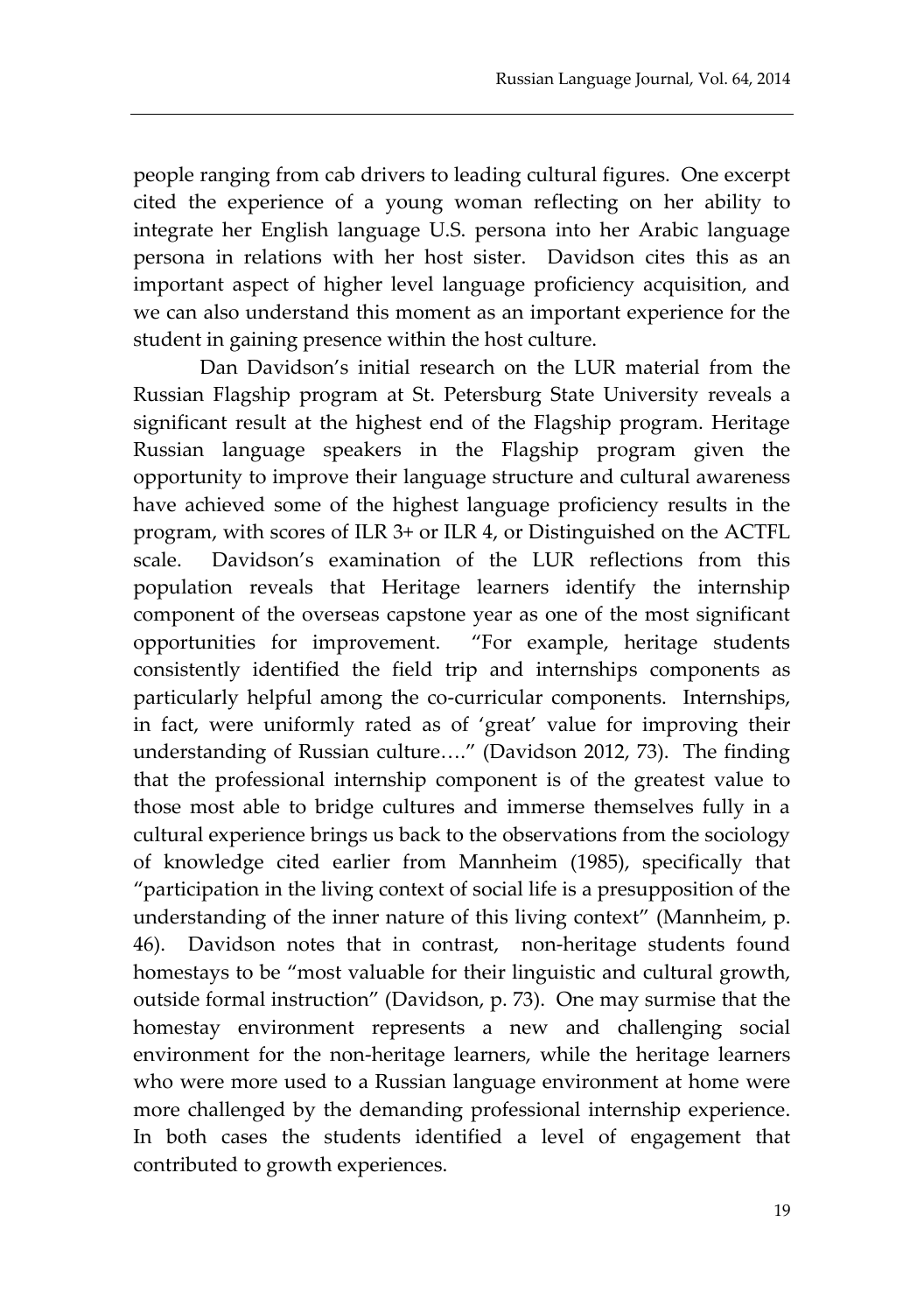The engagement of the Language Flagship across disciplines and in live cultural experience finds resonance with the concepts of dynamic scholars from within the humanities who are exploring new ways forward for the humanities. The Overseas Capstone experience is a model that merges cross-disciplinary study with immersion experience in the social, academic and professional life of a foreign culture at a level higher than has been the norm within undergraduate education. In particular, the Language Flagship provides educational experience that resonates with Garber's (2012) ideas on collaborative work and practice, and with Gumbrecht's (2004) concept of the importance of "presentification" and "epiphany" in revitalizing the humanities.

The Language Flagship model by its very nature is designed to bring together the widest array of disciplines in a collaborative project of cultural and global engagement. In order to reach advanced and professional levels of language proficiency, students must engage in higher level content learning across a variety of fields in order to become global professionals. Developing appropriate courses requires that faculty from social sciences, science and professional fields collaborate with language and culture specialists to design content courses in the target languages. These content courses should serve the joint goals of increasing proficiency and expanding the global perspective for students and faculty within the content disciplines. As Dean John Rosenberg of Brigham Young University concluded in his Op-ed relating Humanities+ to the Language Flagship (2013): "The Language Flagship is a model not only of language acquisition but also a kind of whole-sighted learning that best serves students and their evolving communities" (p. 3).

As we gather more and more information from the Language Flagship about the lived experience of these exceptionally well-prepared students as they encounter foreign cultures, family life, and work experiences, we may well gather a picture that shows students having moments of epiphany and presence that take us well beyond the traditional classroom and study abroad experience. Exploration of the ties between language acquisition, cultural interaction, student experience in work and scientific fields, and collaborative endeavors across disciplines will position the Language Flagship as a significant laboratory in re-defining the position and mission of the humanities.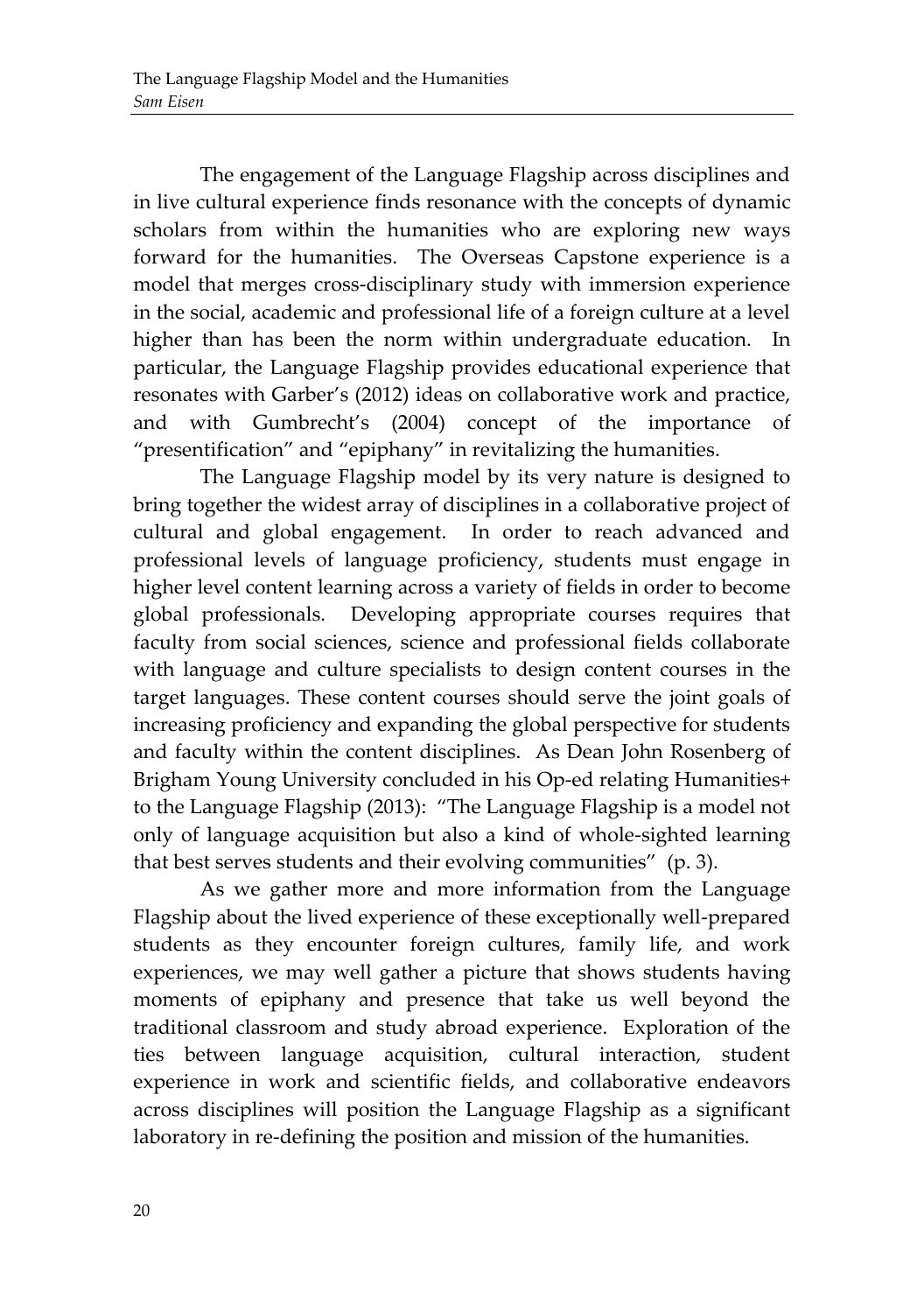## **Works Cited**

- ACTFL Proficiency Guidelines. n.d. [http://www.actfl.org/publications/guidelines-and-manuals/actfl](http://www.actfl.org/publications/guidelines-and-manuals/actfl-proficiency-guidelines-2012)[proficiency-guidelines-2012](http://www.actfl.org/publications/guidelines-and-manuals/actfl-proficiency-guidelines-2012)
- Beecroft, Alexander. 2013. "The Humanities: What Went Right?" *The Chronicle of Higher Education.* [http://chronicle.com/blogs/conversation/2013/07/03/the](http://chronicle.com/blogs/conversation/2013/07/03/the-humanities-what-went-right/)[humanities-what-went-right/](http://chronicle.com/blogs/conversation/2013/07/03/the-humanities-what-went-right/)
- Berube, Michael. 2013. "The Humanities Declining? Not According to the Numbers." *The Chronicle of Higher Education.* [http://chronicle.com/article/The-Humanities-Declining-](http://chronicle.com/article/The-Humanities-Declining-Not/140093/)[Not/140093/](http://chronicle.com/article/The-Humanities-Declining-Not/140093/)
- Byrnes, Heidi. 2009. "The Role of Foreign Language Departments in Internationalizing the Curriculum." *The Modern Language Journal* 93 (iv): 607-609.
- Commission on the Humanities. 1980. *The Humanities in American Life.*  Berkeley: University of California Press.
- David L. Boren National Security Education Act of 1991. P.L. 102-183. [http://www.intelligence.senate.gov/davidlborennationalsecuritya](http://www.intelligence.senate.gov/davidlborennationalsecurityact.pdf) [ct.pdf](http://www.intelligence.senate.gov/davidlborennationalsecurityact.pdf)
- Davidson, Dan E. 2012. "Meeting the Need for High-Level Language Professionals: NSEP, The Language Flagship Model and Lessons and Challenges for Language Acquisition and Assessment at the Advanced and Superior Levels (ILR 2-3)" Presentation at the Interagency Language Roundtable, February 10, 2012. Foreign Service Institute, Arlington, Virginia. http://www.govtilr.org/Calendars/2011-

12ILRCalendarPublic.htm

- Davidson, Dan E. and Maria D. Lekic. 2012. "Comparing Heritage and Non-Heritage Learning Outcomes and Target-Language Utilization in the Overseas Immersion Context: A Preliminary Study of the Russian Flagship." *Russian Language Journal* 62: 47- 78.
- Eisen, Samuel D. 1994. *Politics, Poetics and Profession: Viktor Shklovsky, Boris Eikhenbaum and the Understanding of Literature (1919-1936).* Ph.D. Dissertation. Stanford University.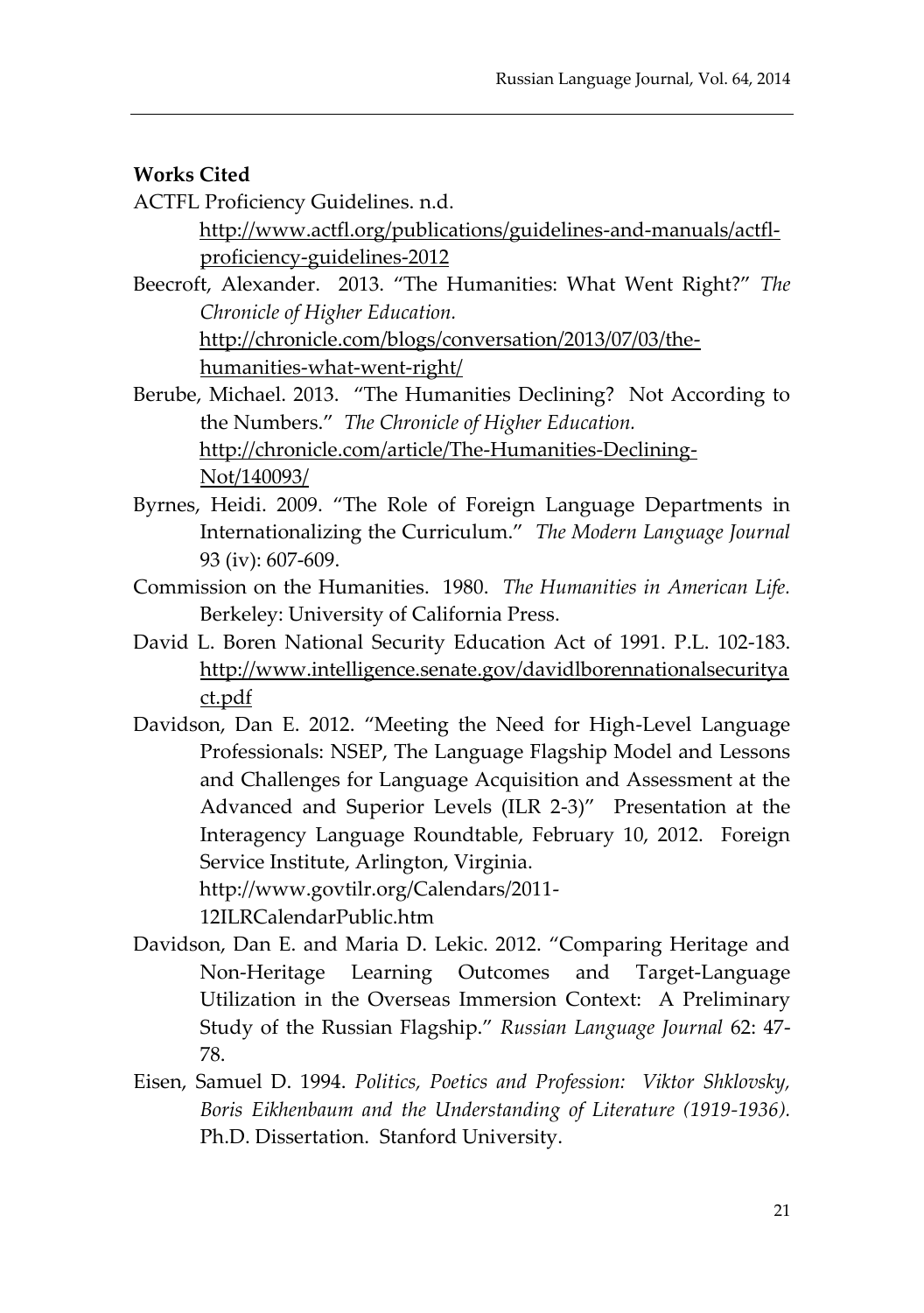- Eisen, Samuel, Ed McDermott and Kaveri Advani. 2014 "The Language Flagship Undergraduate Model: Latest Results and Innovations." Presentation at the Interagency Language Roundtable, February 21, 2014. Foreign Service Institute, Arlington, Virginia. http://www.govtilr.org/Calendars/2013- 14ILRCalendarPublic.htm
- Ellis, John M. 1997. *Literature Lost: Social Agendas and the Corruption of the Humanities*. New Haven: Yale University Press.
- Erlich, Victor. 1981. *Russian Formalism*. New Haven: Yale University Press.
- Garber, Marjorie. 2012. "After the Humanities." In *Loaded Words*, 180- 204. New York: Fordham University Press.
- Goodman, Alan E. 2009. "Language Learning and Study Abroad: The Path to Global Citizenship." *The Modern Language Journal* 93 (iv): 610-612.
- Gumbrecht, Hans Ulrich. 2004. *Production of Presence: What Meaning Cannot Convey*. Stanford: Stanford University Press.
- Harpham, Geoffrey Galt. 2011. *The Humanities and the Dream of America*. Chicago: The University of Chicago Press.
- Interagency Language Roundtable. n.d. ILR Skill Level Descriptions. [www.govtilr.org.](http://www.govtilr.org/)
- Klee, Carol A. 2009. "Internationalization and Foreign Language: The Resurgence of Interest in Languages Across the Curriculum." *The Modern Language Journal* 93 (iv): 618-621.
- Klein, Julie Thompson. 2006. *Humanities, Culture and Interdisciplinarity: The Changing American Academy.* Albany: State University of New York Press.
- Mannheim, Karl. 1985. *Ideology and Utopia.* Translated by Louis Wirth and Edward Shils. San Diego: Harcourt Brace Jovanovich, Publishers.
- Menand, Louis. 2010. *The Marketplace of Ideas.* New York: W.W. Norton & Company.
- MLA Ad Hoc Committee on Foreign Language. 2007. "Foreign Languages and Higher Education: New Structures for a Changed World."

[http://www.mla.org/pdf/forlang\\_news\\_pdf.pdf](http://www.mla.org/pdf/forlang_news_pdf.pdf)